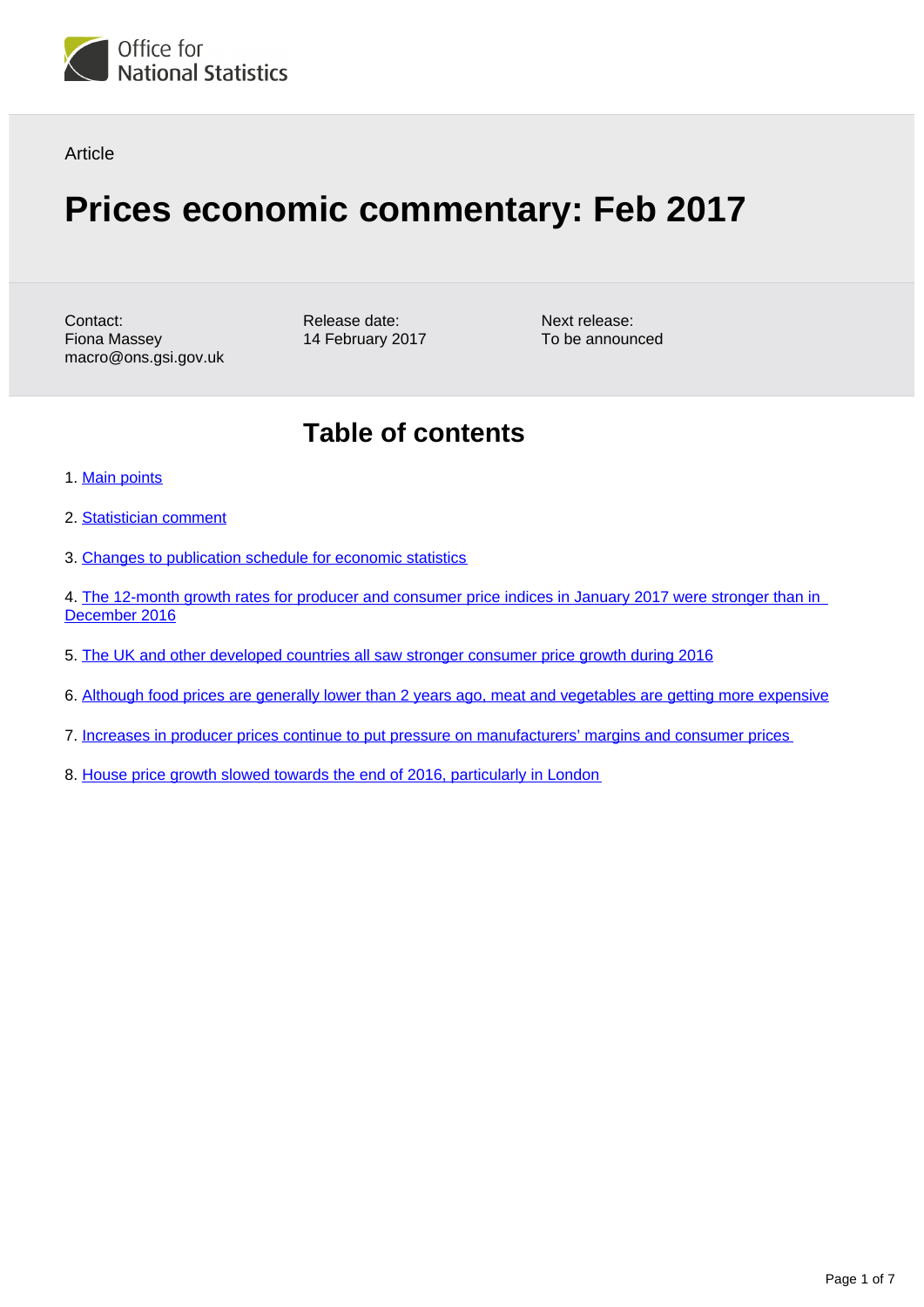## <span id="page-1-0"></span>**1 . Main points**

### **Consumer and producer prices**

- Factory gate prices continue to rise faster than consumer prices, likely putting pressure on retailer margins.
- Consumer price inflation is increasing in the US and European countries as well as the UK as higher global oil prices and other transport costs feed into headline rates.
- Food prices generally remain below 2014 levels, but some products such as fish, meat and vegetables are seeing price rises in recent months.

### **House prices**

House price growth slowed in the UK from Quarter 2 (Apr to June) 2016, with the slow-down being particularly marked in London.

## <span id="page-1-1"></span>**2 . Statistician comment**

Commenting on today's inflation figures, ONS Head of Inflation Mike Prestwood said:

"The latest rise in CPI was mainly due to rising petrol and diesel prices, along with a significant slowdown in the fall in food prices.

"The costs of raw materials and goods leaving factories both rose significantly, mainly thanks to higher oil prices and the weakened pound.

"Both house prices and rents continue to grow over the year but with some signs of a slowdown in recent months."

## <span id="page-1-2"></span>**3 . Changes to publication schedule for economic statistics**

We introduced our new [economic "theme days"](https://www.ons.gov.uk/news/news/operationalnotechangestopublicationscheduleforeconomicstatistics) in January which will ensure that related economic statistics are released together. This month, construction output price indices (OPIs) are released as part of the Prices theme day alongside those for producer prices, consumer prices and housing prices. The separate bulletins contain details of the new data published and important information on how to interpret the statistics.

[UK producer price inflation: Jan 2017](https://www.ons.gov.uk/releases/ukproducerpriceinflationjan2017) [UK consumer price inflation: Jan 2017](https://www.ons.gov.uk/releases/ukconsumerpriceindicesjan2017) [Index of private housing rental prices \(IPHRP\) in Great Britain, results: Jan 2017](https://www.ons.gov.uk/releases/indexofprivatehousingrentalpricesiphrpingreatbritainjan2017) [UK house price index: Dec 2016](https://www.ons.gov.uk/releases/ukhousepriceindexdec2016) [Construction output price indices \(OPIs\): Quarter 4 \(Oct to Dec\) 2016](https://www.ons.gov.uk/releases/interimsolutionforconstructionoutputpriceindicesopisquarter1jantomar2017)

This article provides an economic overview of the latest data and current trends. Updated analysis of the contributions to the 12-month growth rate for input and output producer prices, and the contributions to the 12 month Consumer Prices Index (CPI) growth rate by import intensity of products is available in the data tables associated with this release.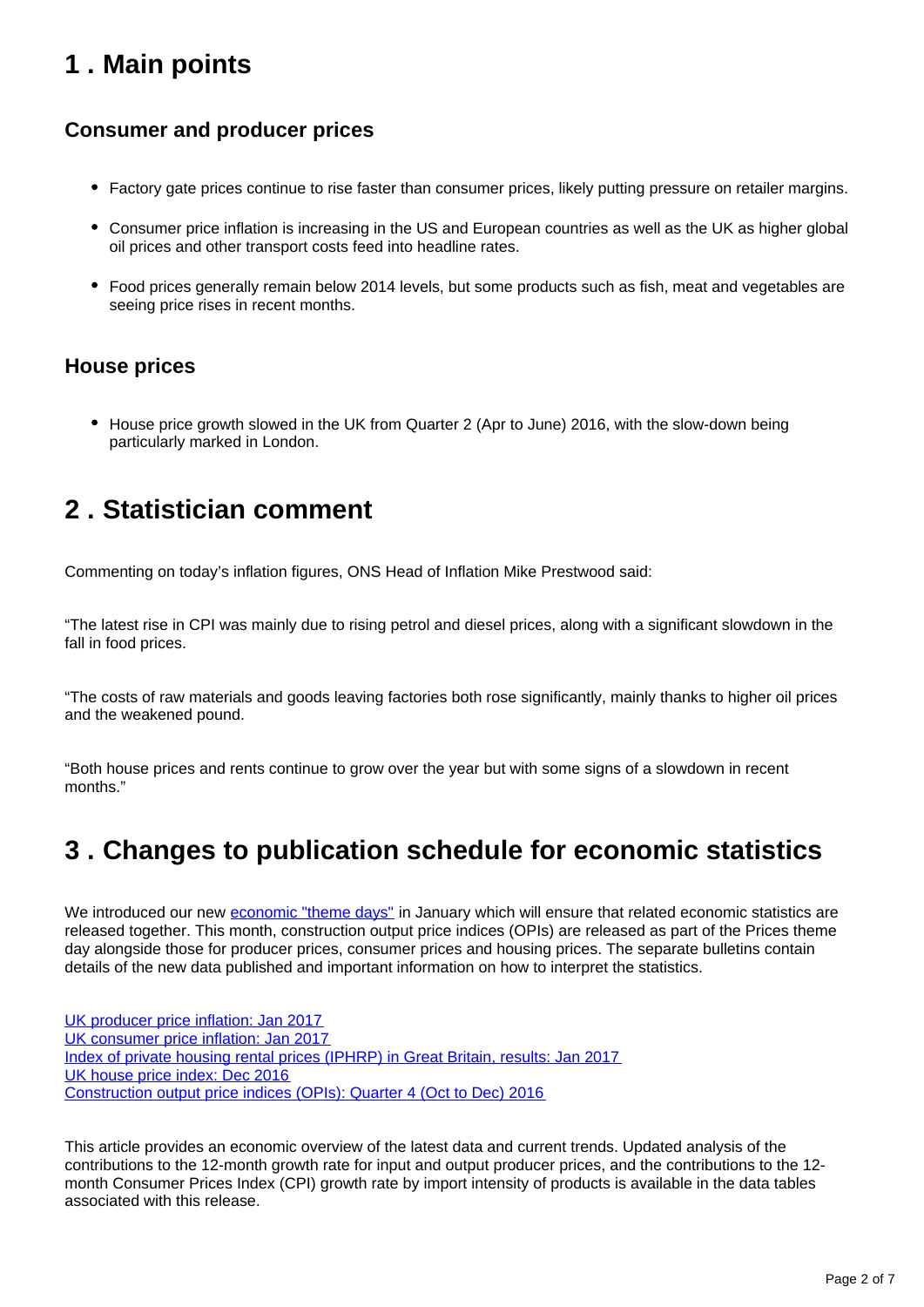## <span id="page-2-0"></span>**4 . The 12-month growth rates for producer and consumer price indices in January 2017 were stronger than in December 2016**

Figure 1 shows that Producer Price index (PPI) input (left-hand scale) and PPI output indices (right-hand scale) move in broadly similar ways over time, although the movement in manufacturers' input prices is considerably greater than for manufacturers' output prices. The 12-month input PPI has increased by 20.5% in January 2017 which largely reflects rising import costs for UK manufacturers and some impact from falling prices a year ago.

The 12-month output price index of manufactured products rose by 3.5% in January 2017 and is now 1.7 percentage points higher than the Consumer Prices Index (CPI) 12-month rate which was 1.8% in January 2017. The last time PPI output prices were more than 1.7 percentage points higher than the 12-month CPI rate was in October 2008. For most of the period since the economic downturn of 2008 to 2009, the 12-month output producer prices were growing at similar or lower rates than the 12-month CPI rate.

#### **Figure 1: Annual growth for PPI input (LHS), PPI output and CPI (RHS)**



#### **UK, January 2008 to January 2017**

### <span id="page-2-1"></span>**5 . The UK and other developed countries all saw stronger consumer price growth during 2016**

The Harmonised Indices of Consumer Prices (HICP) are calculated using a common basket of goods to provide the best measure for comparisons of consumer price inflation across the European Union. The USA also produces a measure of inflation on a HICP-consistent basis. In the UK, the HICP is equivalent to the Consumer Prices Index (CPI).

Figure 2 shows that HICP rates of inflation for the EU, Germany, the UK and USA are all over 1% for the first time in around 2 years. France's inflation rate in comparison remains below 1% but has been increasing since March 2016.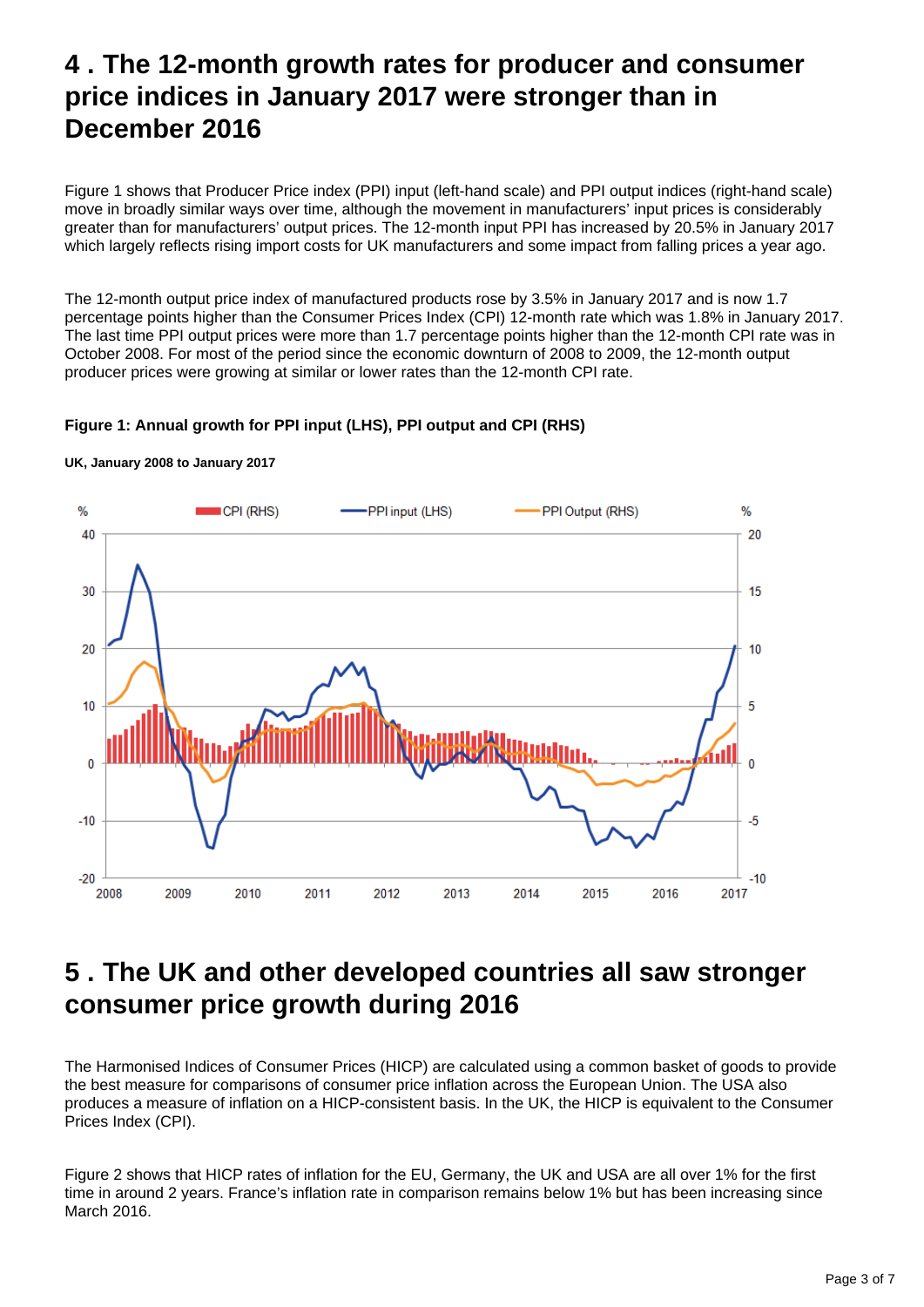#### **Figure 2: HICP for selected countries, 12-month growth rate**



**January 2012 to December 2016**

#### **Source: Eurostat**

#### **Notes:**

- 1. USA data from January 2012 to November 2016
- 2. EU 28 refers to the 28 member states of the European Union. Weights are not available for all Member states so a series excluding UK, Germany and France is not available.

Over the time period shown in Figure 2, the UK has seen slightly higher rates of inflation than the other countries, but all have followed broadly similar trends of falling inflation rates between 2012 and 2015, with the US experiencing deflation during 2015. This was largely driven by the fall in global oil prices at that time which are denominated in dollars.

Since the beginning of 2016, all the countries shown in Figure 2 have experienced increasing rates of inflation, as higher global oil prices have started to feed through into higher prices for fuel and lubricants. In December 2016, the UK, EU 28, Germany and France all reported 12-month growth rates of the fuels and lubricants component of HICP of above 5%. The depreciation of sterling of around 17% against the dollar during 2016 will also be influencing the UK. Currency effects are likely to be less significant for euro area countries such as Germany and France, as the euro has strengthened slightly against the dollar during 2016.

### <span id="page-3-0"></span>**6 . Although food prices are generally lower than 2 years ago, meat and vegetables are getting more expensive**

Figure 3 shows price indices for several class-level categories that sit within the Consumer Prices Index (CPI) "Food" group over the period since January 2014. During this period there has been relatively intense competition between food retailers, and increasing market shares from discount food stores. There has also been a rise in the value of sterling in 2014 and 2015 followed by depreciation during most of 2016.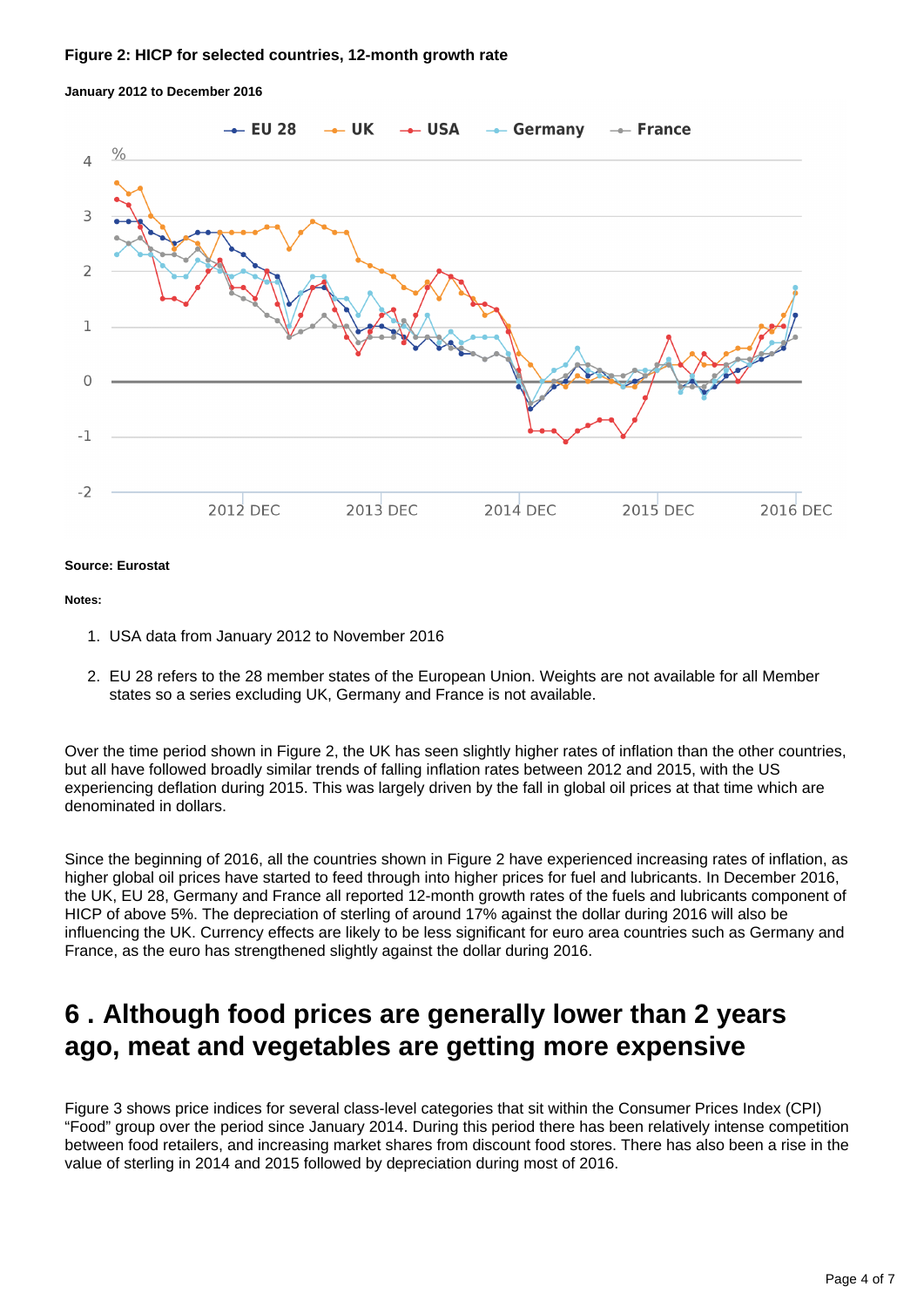The effective exchange rate for sterling was around 10% lower in value by the end of January 2017 compared with the end of January 2014. The exchange rate can affect the prices paid for directly imported food such as fruit and vegetables and influence the prices of manufactured food products such as bread and cereals which use a range of imported foodstuffs and products. Output producer prices for a range of food products have also been increasing in recent months. This is discussed in the [UK producer price inflation: Jan 2017.](https://www.ons.gov.uk/releases/ukproducerpriceinflationjan2017)

Figure 3 highlights 3 specific class-level price indices, as well as the weighted movement for the entire group (the dashed line) and summarises the movement of the remaining price indices in this group using a swathe to denote the range. Fruit prices have generally been higher than other types of food since 2014, and vegetable prices the lowest.

Food prices are still around 5% below 2014 levels, but they have been increasing since the end of 2016. At a more detailed level, meat, fish and vegetable prices have all been increasing over this period. The movement in vegetable prices could be linked to poor harvests in Europe for a range of vegetables this season.

#### **Figure 3: Class-level price indices for CPI "Food" group**



**UK, January 2014 to January 2017**

## <span id="page-4-0"></span>**7 . Increases in producer prices continue to put pressure on manufacturers' margins and consumer prices**

[Previous analysis](https://www.ons.gov.uk/economy/inflationandpriceindices/articles/priceseconomiccommentary/jan2017#increased-producer-prices-have-started-to-feed-into-higher-prices-for-consumers-in-some-areas) has shown that there is a relationship between producer price increases for fuel and food which are starting to be reflected in upward movements in their related consumer price indices as manufacturers begin to pass on cost pressures to consumers.

Figure 4 shows the relationship between producer and consumer prices for the motor vehicles sector.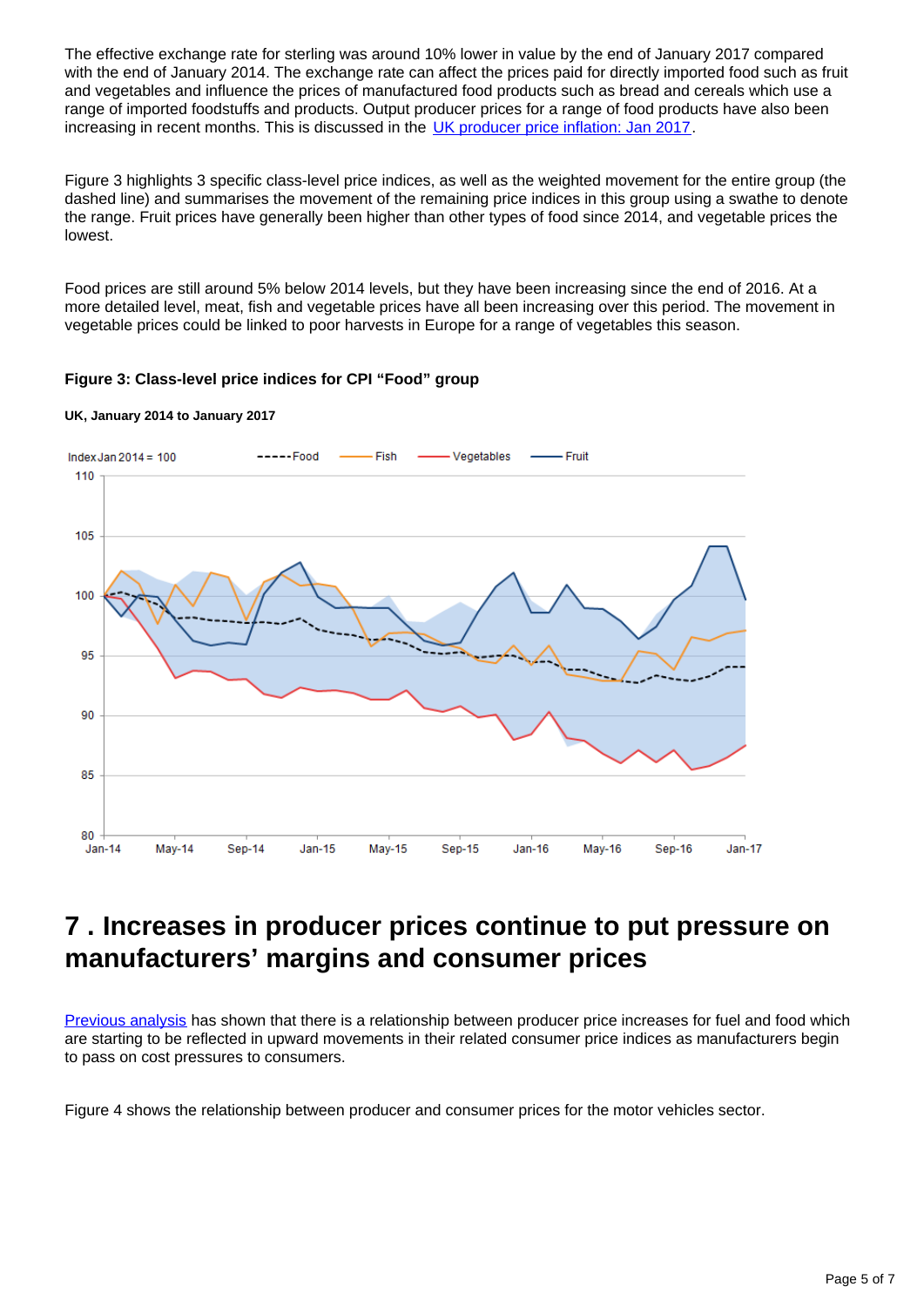

**UK, December 2011 to January 2017**

**Source: Office for National Statistics**

Figure 4 shows that Producer Price index (PPI) input prices for cars closely follow the PPI output prices of parts and accessories for the motor vehicle supply chain, and both series have been rising steadily since the end of 2015. Factory gate prices for motor vehicles produced in the UK were flat between 2012 and the middle of 2016, but have recently started to increase in line with increased input costs and the costs of parts and accessories. This increase in costs may be eroding an element of profit margin for the retailer as consumer prices look to have remained relatively subdued throughout this time to maintain competitiveness.

However, in January 2017 there has been an up-tick in the index for new cars  $1$ , with the 12-month growth rate increasing to 2.4% from 1.0% in December 2016. This is in line with the increase in output prices since mid-2016 for motor vehicles and may be a sign that increased costs of production to UK manufacturers and sterling effects are beginning to feed into the price of new cars for consumers.

#### **Notes for: Increases in producer prices continue to put pressure on manufacturers' margins and consumer prices**

1. There is some quality adjustment for new cars within the CPI. More detail is in the [CPI Technical Manual](http://www.ons.gov.uk/ons/guide-method/user-guidance/prices/cpi-and-rpi/cpi-technical-manual/consumer-price-indices-technical-manual--2014.pdf).

### <span id="page-5-0"></span>**8 . House price growth slowed towards the end of 2016, particularly in London**

This month provides a provisional estimate for December average house prices for the UK and enables an analysis of the whole of 2016. Overall, UK house prices growth remained robust over the past year with annual average growth of 7.5%, compared to 6.0% in 2015.